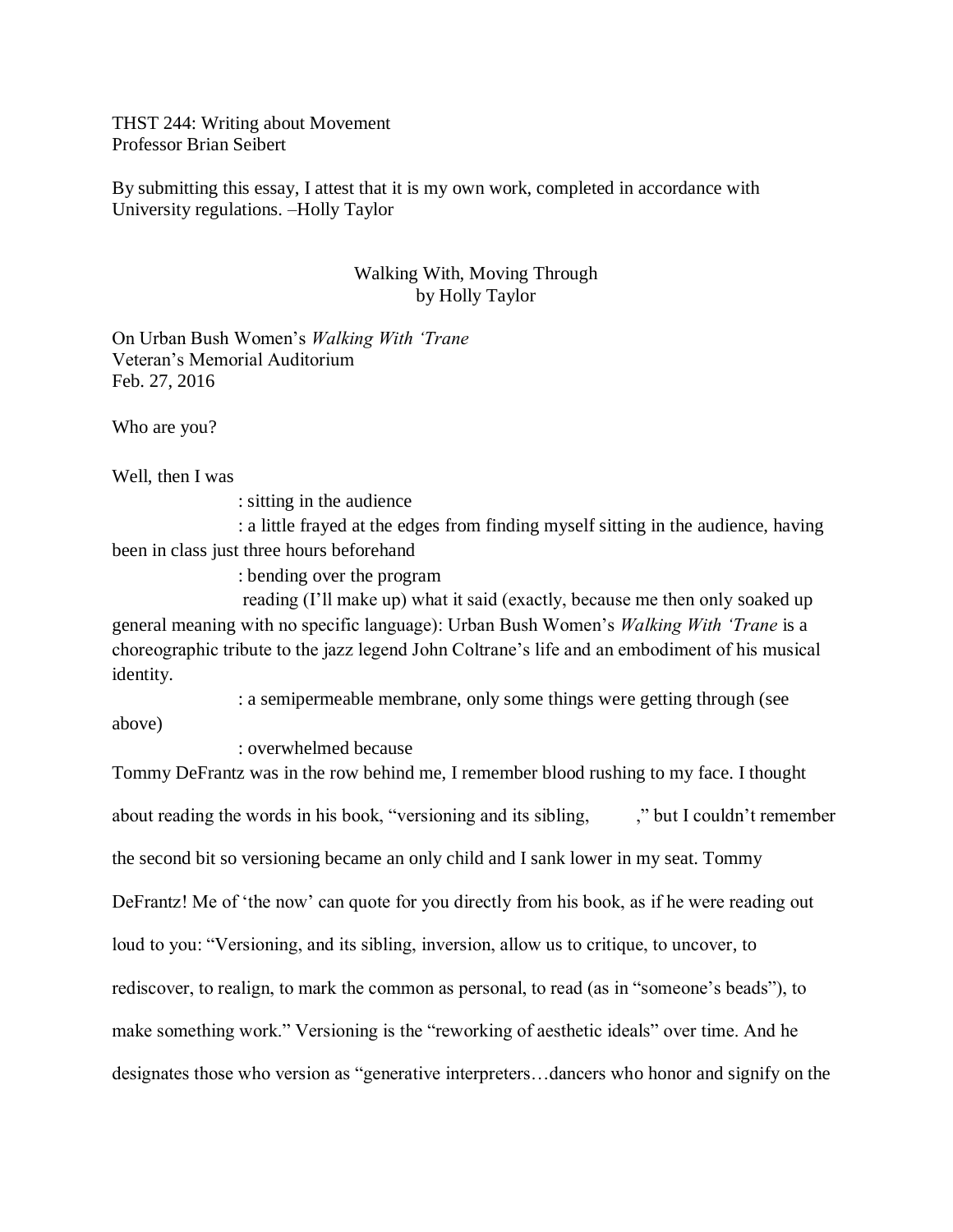past by renewing it with their own individual version of its memory," and I think to myself that every time I sit in a chair I am doing a seriously dull kind of versioning. Right now, sitting in a chair writing this, my body is versioning itself sitting in that auditorium seat as the curtain lifted. The body is constantly versioning, making the old new. It is reexperiencing what it knows, what it is, what it remembers being. I'm only a version of myself. My identity, me, I'm plural.

At the opening it is dark. Small specks of yellow and orange, stains from the house lights, bother the eyes as they strain to make out what's onstage. Quietly, a skyline of dancers forms itself in the darkness, moving(?) like the darkened coast seems to move towards one when approaching by water at night. Their backs are to the audience. The darkness is still thick and laps at the edges of their bodies. Their forms fizz into one another and seem to grow and shrink. The walking line emits a dancer who moves and twists and sweats as the rest of the group steadily slips forward.

Walking a mile in another's shoes isn't a metaphor for empathy; it's a reminder that with the self comes a body - you're a body right now, so am I. That string of six words has somehow become cliché and therefore is a taboo of the written world, which means all of the work it does to establish identity's bodily-ness is lost to the wastelands of 'bad writing;' it's garbage. If I want you to connect with me, I mustn't insult your intelligence asking you to be my feet inside my shoes, to do my walking for me.

The dancers, in my memory, they are

: Amanda Castro, running arcs like a child-turned-airplane. She beatboxes, small explosions dropping from her mouth. And with her feet stepping and stomping and digging in with her heels and the pads of her feet it was the sweatiest most emanant I don't know there was energy spilling from her like puddles of sound or pine needles or no it was dustier than that it was like stone and cinnamon and snare drum. Her feet spoke power, soliloquized into the stage floor.

How much sense does it make, anyway, the idea that you could understand me by literally walking in my body? You can't be in my feet, I'm already in them. If you were in them they'd be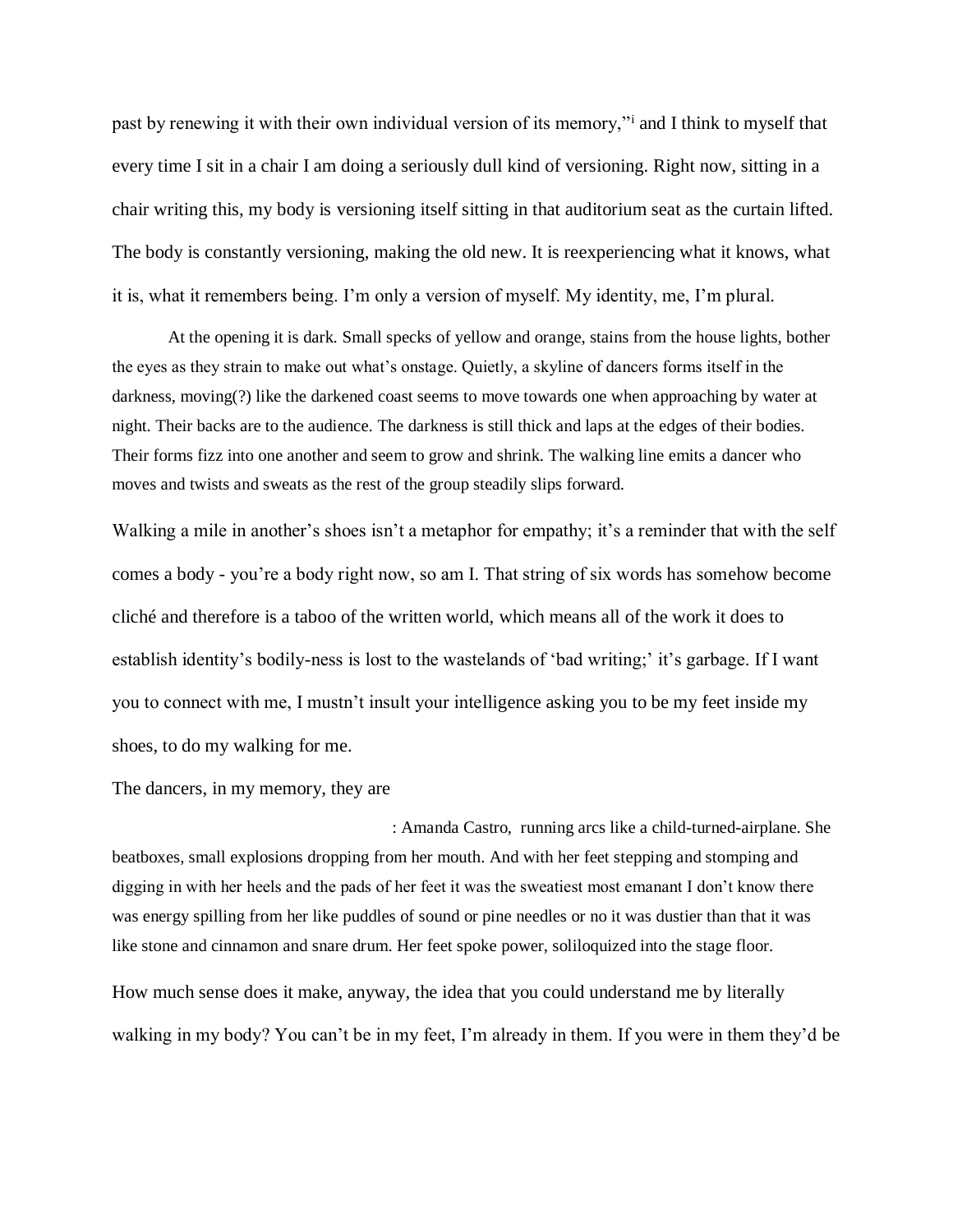yours. That's how identity works with the body, through ownership. What is mine is me. My experiences. My voice. My body. Who's doing all this owning?

: Chanon Judson, who lives in a swaying posturemovement, standing still and grooving under her skin at the same time. Her movements have an aggressing quality, as if she is biting down on each one, or shoving each one in the stomach. Confidence and sweat, she wears both.

How would you get into my feet, even? They're already full of flesh and bone-sculptures. Would you try to nestle yourself in between the blood vessels and the nerve endings, or would you scoop the insides out and take up residence in just the skin? If your feet were bigger than mine, would you stretch the curl out of my toes, or flatten down the wrinkles in the underside of my arch? Would your toes poke out the end as if my feet were old beat-up boots? Would you feel the ground against my callouses, the rind of my heel as we walk?

: Courtney Cook, who is rage and invitation. She welcomes power and vulnerability as a single emotion collapsed across her face. Her movements are rounded out; she isn't as long as Chanon; she has a grounded feel. with kicks. She is always kicking in the door.

Walking *with* someone, though, puts your two bodies in conversation. One of my favorite dance scholars, Deidre Sklar, writes that "ways of moving are also ways of thinking,"ii that you can process information by encountering it with your body. This is one way of explaining why and how dance works - the bodies of both the audience member and the performer are giving and receiving information over the course of a performance, and the way that information is integrated into their respective bodies accounts for the feelings one has, whether positive, negative, or nameless, during the performance.

: Stephanie Mas, who is lean, her eyes chinking up light like geode crystals. But the rest of her is smooth taffy, pliant, sugar-and-snap. Her movement has the sweet tang of magnolia flowers. She is almost NYCB, but slightly spiced, slightly smoking at the edges like a graphite pencil line, classical and yet, and yet and yet.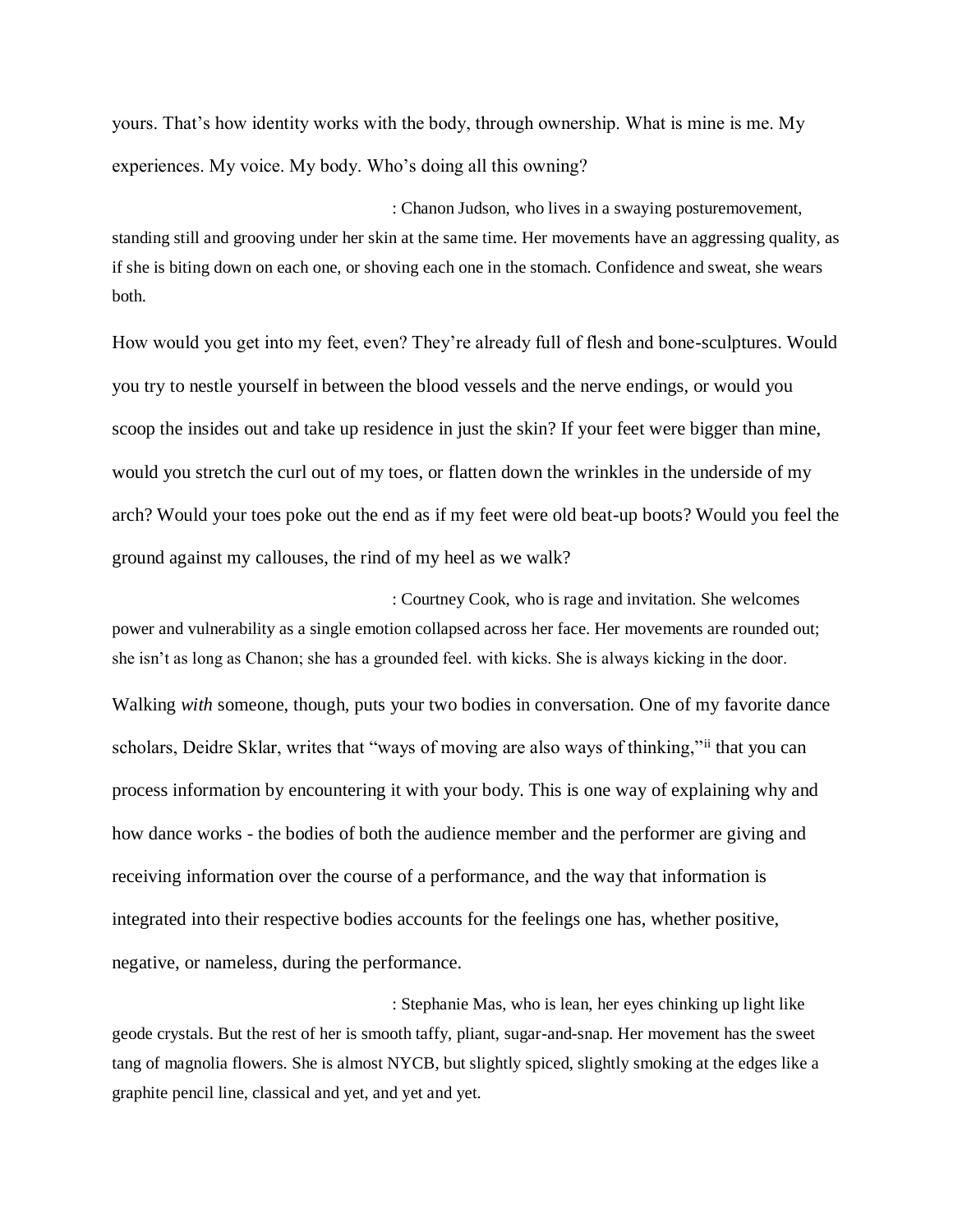I extrapolate from Sklar's words to say that, insofar as 'identity' is a set of thoughts we have about ourselves, based on how we come into contact and subsequently interact with the world around us, identity is to some extent housed in the body: 'being yourself' is a physical project.

: Tendayi Kuumba, also a vocalist, with muscles like loaves of bread. She hums into the silence between other dancers, the music deep in her throat. The company is pressed against a downstage scrim, a grimy subway window; some are still, looking out at audience, some are moving - Courtney, facing the audience, bent down, moving her feet, pumping her arms, sweating; Tendayi slowly moves to center; it sounds like she's wailing but it's just the humming coming out of her now open mouth; boiling, she scats. It's like the soft of two bellies being ground together. Dig in, take a bite, growl, cry and chew. Amanda's feet join Tendayi in percussion. The two musicians dance sound around each other.

How could the Urban Bush Women 'walk' with John Coltrane, then, in the way I've been talking about walking? How could their identities engage without his physical presence? And where does that leave me, a person who was in the audience but is no longer and who never knew Coltrane to walk with him? When I first began writing this piece, I did so listening to Coltrane's music, in particular 'Love Supreme,' just to have something relevant dancing in the background of my ears. Even though *Walking with 'Trane* was set to a Coltrane-inspired score, not any of his actual work, and even though the major soundscapes were Tendayi's vocals, an extended piano riff, and the stomps and skids of the dancers' feet, 'Love Supreme' still pulled at something in me that made my body feel itself back in the audience. When I found myself re-situated there, I could write. My body needed some sort of reminder in order for the words to come, and I found that reminder not in videos of the movements but in their sonic inspiration. You might want to throw on a little Coltrane now before continuing on, I don't know.

The pianist is in all white linen, and he is sweating profusely on his gently bald head. He keeps wiping it with a cloth. There's a spotlight on him, downstage right. He riffs Coltrane, drips Coltrane. Furious sound, that's Coltrane. Furious soul, that's Love Supreme. White linen and sweat and spotlight re-rendering the fury.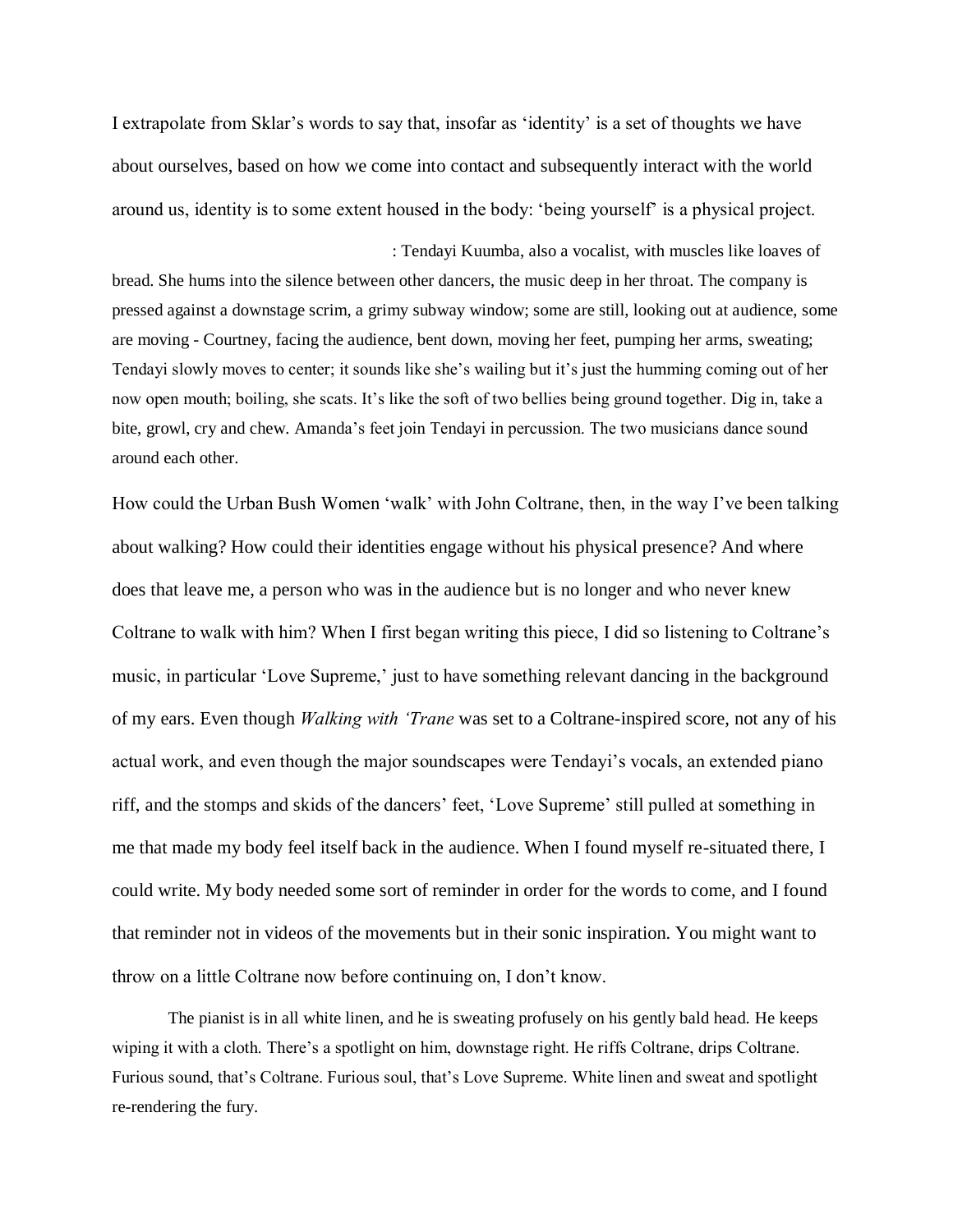The dancers, as they researched and experimented and choreographed and then performed, walked with the Coltrane that was contained in his music - they eventually embodied this encounter with Coltrane to such an extent that I saw them dancing when I listened to him play. They took their interactions with his musical identity up physically into their own, versioning him until he was something their bodies knew because they knew the choreography.

They thunder through a unison section, the same story rolling across each dancer's body but spoken in a different accent. If everyone looks the same dancing then the unison fails. This arm swung upwards on the diagonal, Courtney colors it turquoise but Stephanie, seafoam green. Chanon's palms are open, Amanda holds them in fists. Tendayi's silhouette is not the pianist's. The leg bent behind, the flexed foot, the turn and roll, the wave of the hand with the wave of the body, a large and a small flame, both flickering - these are not dissimilar parts sanded down into uniformity, but autonomous parts assembled into unity. The story is slightly different depending on who you ask.

The individualized, improvisational voice of the jazz canon, present in the Coltrane-inspired accompaniment, worried the unison in the choreography like a rope. Unison in dance is a dangerous dip into conformity, especially when the rest of the choreography is specifically generated by and for a dancer's body or personality. There looms always the risk of losing what makes the dancers themselves. In *'Trane* there were only small sections of unison, the whole two-act piece was mostly ins and outs of dancers and solos-turned-ensemble sections only because more bodies came onstage, not because the choreography became more relational. But I felt relief watching what I knew to be unison choreography and seeing the ways movement resided uniquely within each dancer's body. I was still watching *people*, not shapes.

Stephanie, Courtney, and Chanon trio around themselves wearing white - Coltrane's essence careens through the air and they jam and fret and chill and play to his sound. There is constant newness of shape, to the point of fatigue. But what remains constant is the three bodies, the Chanon chomp, the Courtney kick, the Stephanie smooth. It is less what they do and more that they are the ones doing. Chanon returns again and again to her flickering, swaggering stance. Stephanie tips her chin upwards and rubs her shoulders down her back, showered in warm rain. Courtney rolls, punches up onto Stephanie's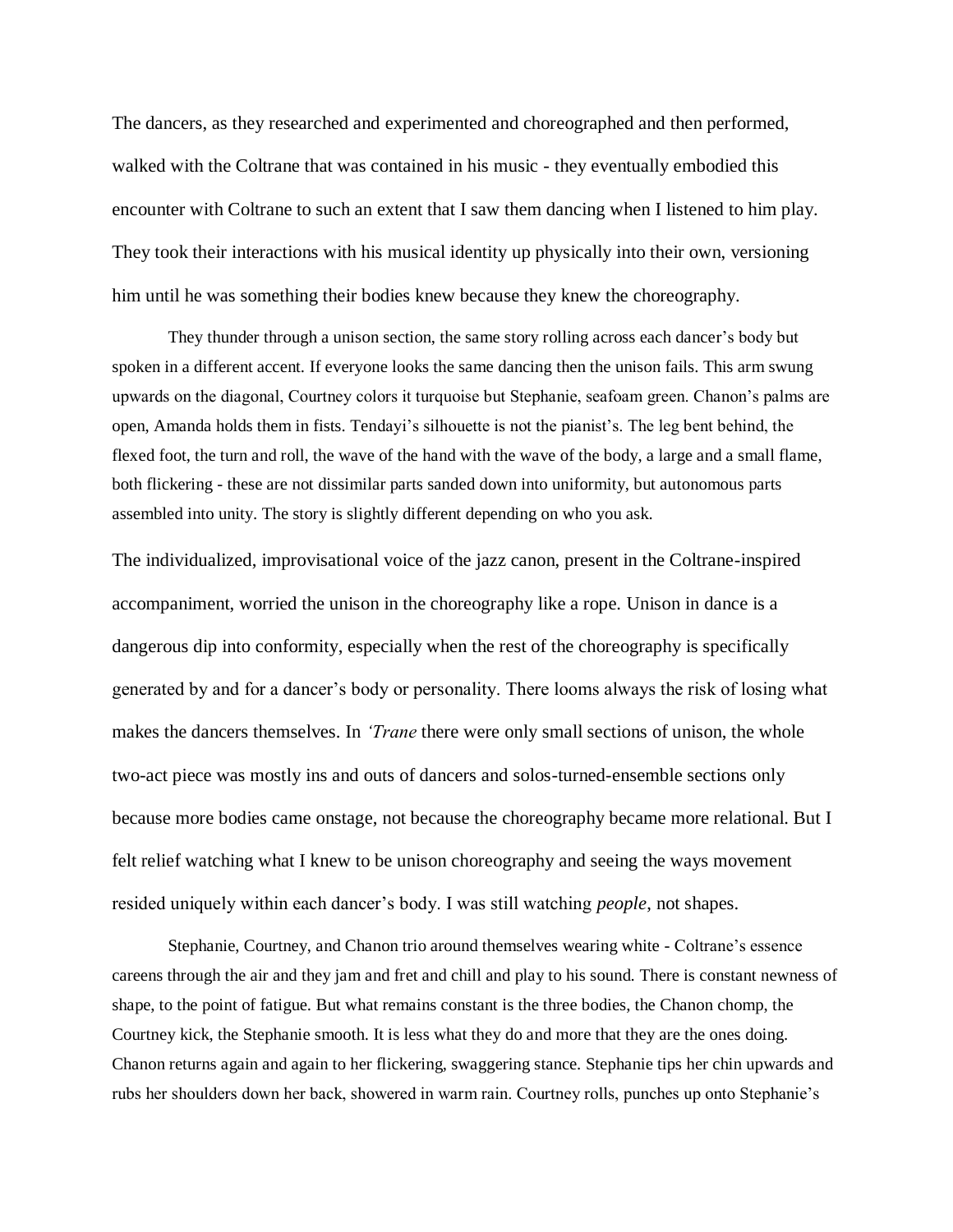back. Courtney Chanon Stephanie Chanon Stephanie Stephanie Courtney and Amanda and Tendayi storm in from the wings - the dancers are bigger than their movement; they themselves fill the stage.

Watching the dancers then set me rolling in waves of temperature, landscape, texture, hue, anything that presented itself in the moment. Now, in my memory, I am awash in a sea of sensation. For the second act of *'Trane*, Coltrane's notes on Love Supreme, his handwriting, his annotations to the score, were projected onto a screen behind the dancers. The notes were vivid analogies that kneaded the brain: 'rising harmonies to a level of blissful stability at the end;' 'attempt to reach transcendent level;' 'horn ends on thank you god.' This was his artistic identity embodied not in dancers, but in text. Words can be like bodies, sometimes, you can walk with them, understand them through moving. Maybe the only way to read and write about dance is to treat words as embodiments. Otherwise the body disappears from the dance altogether and the thing is no longer a dance at all, just lines of letters on a page: only paper and ink, fleshless, and still. The body is versioned out of the dance.

Who are you? Right now, I am

: in a different room

 : still a body, but a body with new muscles, new weaknesses, new fatigues that I am failing to camouflage

: hung up on Coltrane's words again, 'horn ends on thank you god'

: imagining that I am in a glass of water, floating

 : imagining that I am in the middle of the ocean, deep underwater, suspended. Have you wondered what that feels like? I feel it to be a lot of pressure about the ears, like listening to Coltrane

: imagining God as a saxophone solo

: imagining 'Love Supreme' as a whale

At the talkback after the performance, Amanda wears a pastel sweater and jeans that come to her calves. Tendayi ices her ankle in Courtney's lap. Stephanie explains laughingly that she finds it difficult to talk on the spot. Chanon explains versioning, that one movement can have many iterations within one individual, let alone across a whole group. The enraged version of this move looks different than the